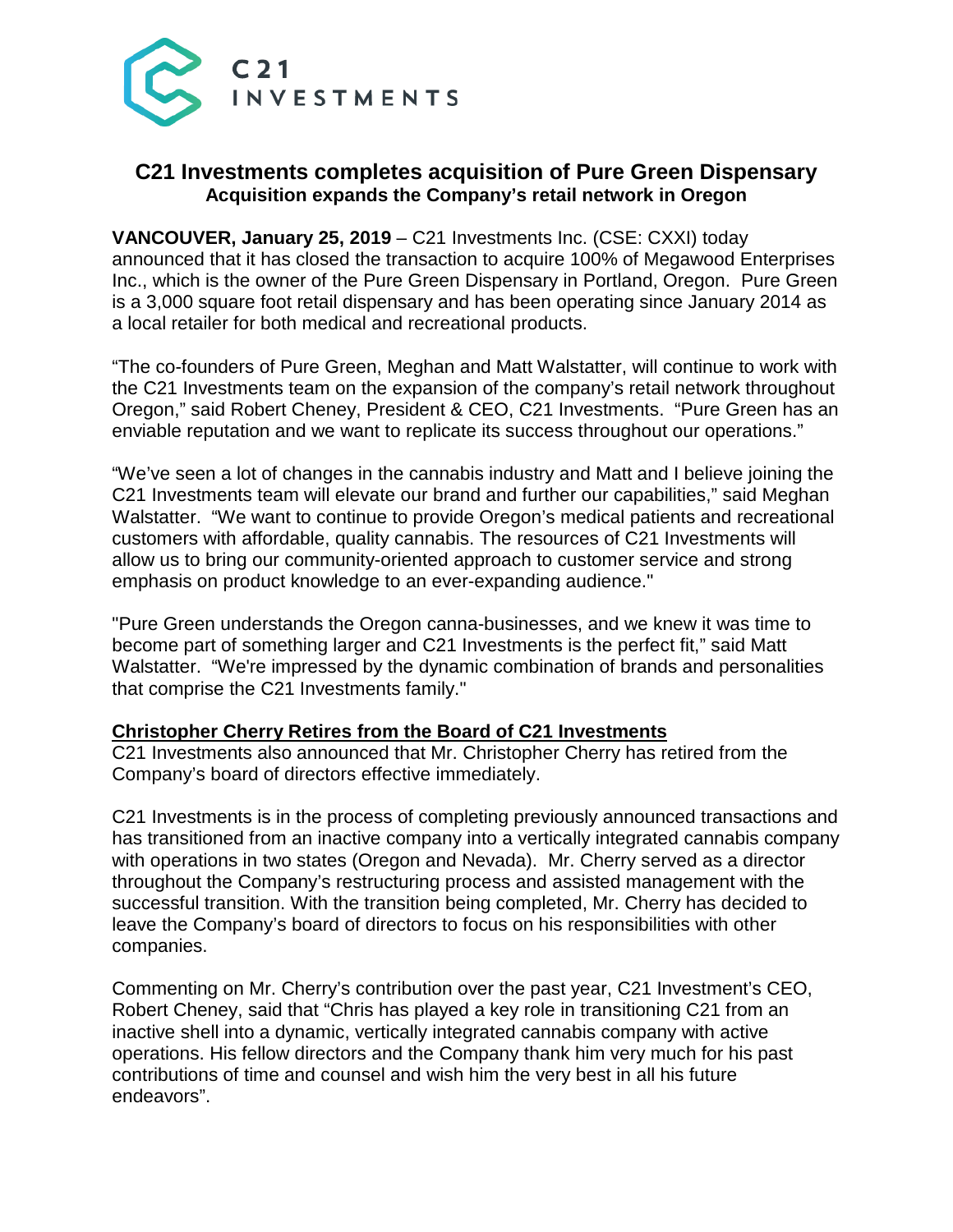## **ABOUT PURE GREEN**

Pure Green is one of Portland's original licensed cannabis retailers and was founded by Matt and Meghan Walstatter, who have been public policy advocates for legalized cannabis for the past two decades. The dispensary is located in the Hollywood Neighbourhood, on Portland's "Green Mile" and in a building that once housed Portland's first post-prohibition liquor store.

## **ABOUT C21 INVESTMENTS**

C21 Investments Inc. (CSE: CXXI) is a vertically integrated cannabis company that cultivates, processes, and distributes quality cannabis and hemp-derived consumer products in the United States. The Company owns Silver State Relief in Nevada, and Eco Firma Farms in Oregon. The Company as definitive agreements to acquire Phantom Farms, Swell Companies in Oregon. These brands produce and distribute a broad range of THC and CBD products from cannabis flowers, pre-rolls, cannabis oil, vaporizer cartridges and edibles. C21 Investments is also in active discussions to acquire additional operations. These developments are expected add to the Company's ability to compete aggressively in the rapid growth of the cannabis industry and to grow revenue and EBITDA. Based in Vancouver, Canada, additional information on C21 Investments can be found at [www.sedar.com](http://www.sedar.com/) and [www.cxxi.ca.](http://www.cxxi.ca/)

Graeme Harris **David Goad** S2C Inc. **Investor Relations** graeme@strategy2communications.com dgoad@cxxi.ca +1 416 402-7050 +1 833 BUY-CXXI

**Media contact: Investor contact:**

### **Cautionary Statement:**

*Certain statements contained in this news release may constitute forward-looking statements within the meaning of applicable securities legislation. Forward-looking statements are often, but not always, identified by the use of words such as "anticipate", "plan", "expect", "may", "will", "intend", "should", and similar expressions. These statements involve known and unknown risks, uncertainties and other factors that may cause actual results or events to differ materially from those anticipated in such forward-looking statements. Forward looking statements in this news release include: (ii) closing of the Offering is expected to occur on January 23, 2019, and is subject to a number of conditions, including receipt of all necessary corporate and regulatory approvals, including the Canadian Securities Exchange; (iii) the Company Eco Firma Farms in Oregon, and Silver State Relief and Silver State Cultivation in Nevada. It has a definitive agreement in place to acquire Phantom Farms and Swell in Oregon.* 

*The forward-looking statements contained in this news release are based on certain key expectations and assumptions made by C21. Although C21 believes that the expectations and assumptions on which the forward-looking statements are based are reasonable, undue reliance should not be placed on the forward-looking statements because C21 can give no assurance that they will prove to be correct. Since forward-looking statements address future events and conditions, by their very nature they involve inherent risks and uncertainties. Actual results could differ materially from those currently anticipated due to a number of factors and risks. These include, but are not limited to, the failure to obtain necessary regulatory approvals or satisfy the conditions to closing the Offering, C21's inability to complete previously announced acquisitions or, if completed, to upgrade and expand the acquired business as planned,*